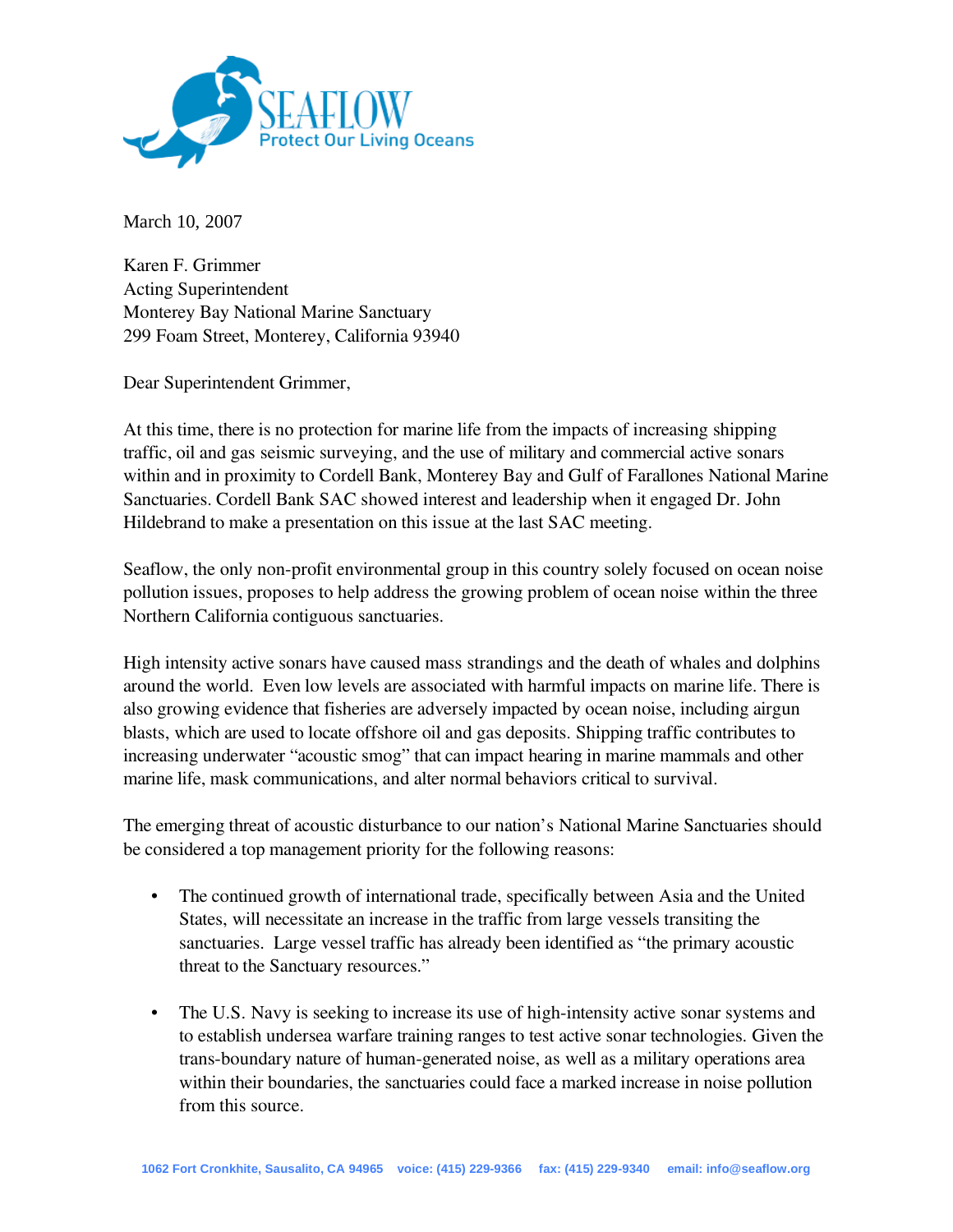• An Act of Congress in 2005 opened up the entire continental shelf to offshore oil and gas exploration. This includes the near-shore coastal waters of Northern California, including the Gulf of the Farallones, Monterey Bay, and Cordell Bank National Marine Sanctuaries. Exploration necessitates the use of damaging high-intensity seismic airgun surveys, known to cause mass strandings of marine mammals and permanent damage to fish.

Implementing regulations on the discharge or generation of noise pollution from within or entering the Sanctuaries would have a direct beneficial impact on biological resources. There is currently no language in the Sanctuary regulations that addresses underwater noise pollution. When the sanctuaries were established, little was known about the significant threats posed by ocean noise in the marine environment. Now is the time to be proactive to establish lasting protections through a collaborative process.

Seaflow co-sponsored Making Waves events and contributed input to the Joint Management Plan Review in 2006. We are now excited to help facilitate a group process to proactively establish regulations, research priorities, and education programs about ocean noise in our own National Marine Sanctuaries, that may be used as a model throughout the National Marine Sanctuary Program nationwide.

We are excited that Richard Charter, who holds the conservation seat on the Gulf of the Farallones SAC and is a member of our North American Ocean Noise Coalition, has offered to work with Seaflow to facilitate a working group of National Marine Sanctuaries Program representatives, stakeholders, and the general public to develop ways to reduce the impacts of ocean noise on marine life in our rich, protected offshore areas.

Seaflow is in the preliminary planning stage of informing the sanctuaries and other interested parties to help move this process forward. Please let me know if you would like to be included in future communications regarding this effort. Your involvement and support would be greatly appreciated.

With gratitude for your stewardship,

Mary for Rice

Mary Jo Rice, Executive Director

Lan Oregan

Ingrid Overgard, Program Director